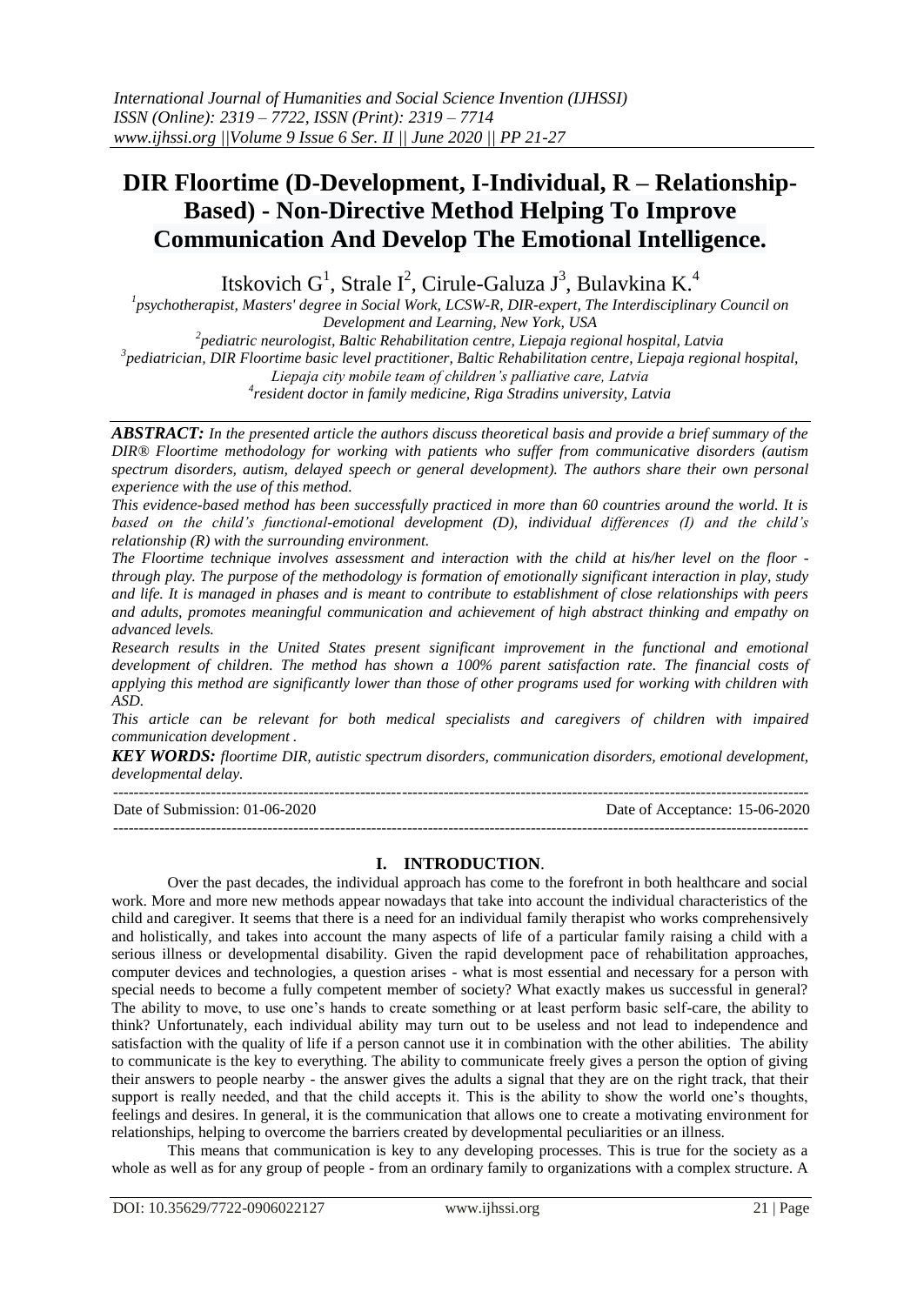group of people cannot exist and develop without communication. What exactly is necessary for the development of communication and why nowadays there are more and more people with autism spectrum disorders and/or communicative development disorders? How can we help to develop and strengthen the ability to communicate? Would it be like with our muscles, through training, or using some kind of device - like glasses for poor eyesight?

Different data from the world and Europe indicate that autism affects 0.7-0.8% of the population. Officially, at the end of 2017 in Latvia there were 530 patients diagnosed with autism, but, taking into account statistics, the actual number of patients under 18 could be up to 2 000. By adding patients who have reached adulthood, we would have up to 14 000 patients with autistic spectrum disorders (ASD). [2].According to the definition of The National Autistic Society, autism is "a lifelong disability which affects how people communicate and interact with the world." (2017). However, despite the problems of the autistic spectrum, the patients learn to integrate into society by overcoming their own peculiarities or partially compensating for them, share their experiences with other patients on social networks, helping other people and their families to overcome similar difficulties.

#### **Autism.**

According to DSM-5 (Diagnostic and Statistical Manual of Mental Disorders), autism (ASD) is defined with the following criteria

А. Persistent deficits in social communication and social interaction across multiple contexts:

- from inadequate social skills and inability to maintain a dialogue, reduced ability to share interests, emotions or affect, to unsuccessful attempts to initiate communication or respond to communication: 1) in non-verbal communication (including visual); 2) in the establishment, maintenance and understanding of human relationships.

B. Restricted, repetitive patterns of behavior, interests, or activities

- stereotypic and / or repetitive movements, use of objects or speech; the tendency to insist on rituals, rigid or ritualistic behavior and an exaggerated reaction to ritual violations; limited, to an extent fixated interests; hyperhypo reactivity in response to sensory stimuli or unusual interest in such.

### **Brain and autism.**

The neurophysiological basis of autism is associated with changes in the system of neurotransmitters and structural features of the brain in areas responsible for the organization of emotions, motivated behavior and social communication.

These are mainly neurobiological disorders in various structures of the limbic system, basal ganglia, frontal part of the cerebral cortex, cerebellum. With reduced cognitive function, there usually are some developmental disorders found in corpus callosum. [3].The limbic system consists of phylogenetically older parts of the forebrain. The name (limbus - edge) reflects the peculiarity of its location in the form of a ring between new cortex and the final part of the brain stem. The limbic system includes a number of functionally combined structures of the hindbrain, midbrain and forebrain. These are the cingulate, parahippocampal and dentate gyri, hippocampus, olfactory bulb, olfactory tract and adjacent sections of the cortex. In addition, the amygdala, anterior and septal thalamic nuclei, hypothalamus and mammillary bodies are also referred to the limbic system. (pict. 1). [4.]



The limbic system is involved in various responses of an individual, where one needs to use emotions or unconscious components of sensory and motor activity.The basis of the limbic system is formed by the limbic cortex and subcortical associative nuclei, with the hypothalamus in the center - the communication paths connect it to different parts of the cortex and subcortical nuclei.

Both afferent and efferent connections are formed between neurons of the limbic system. This aids with modulation of certain autonomic and somatic reactions through a short circulatory arc (individual nuclei of the limbic system), and modulates a long signal path through the long arc (connects 5-10 nuclei) as a reaction to stimulus. [1]. Neurons of the basolateral nuclei of amygdala receive sensory signals from the thalamus and afferent signals about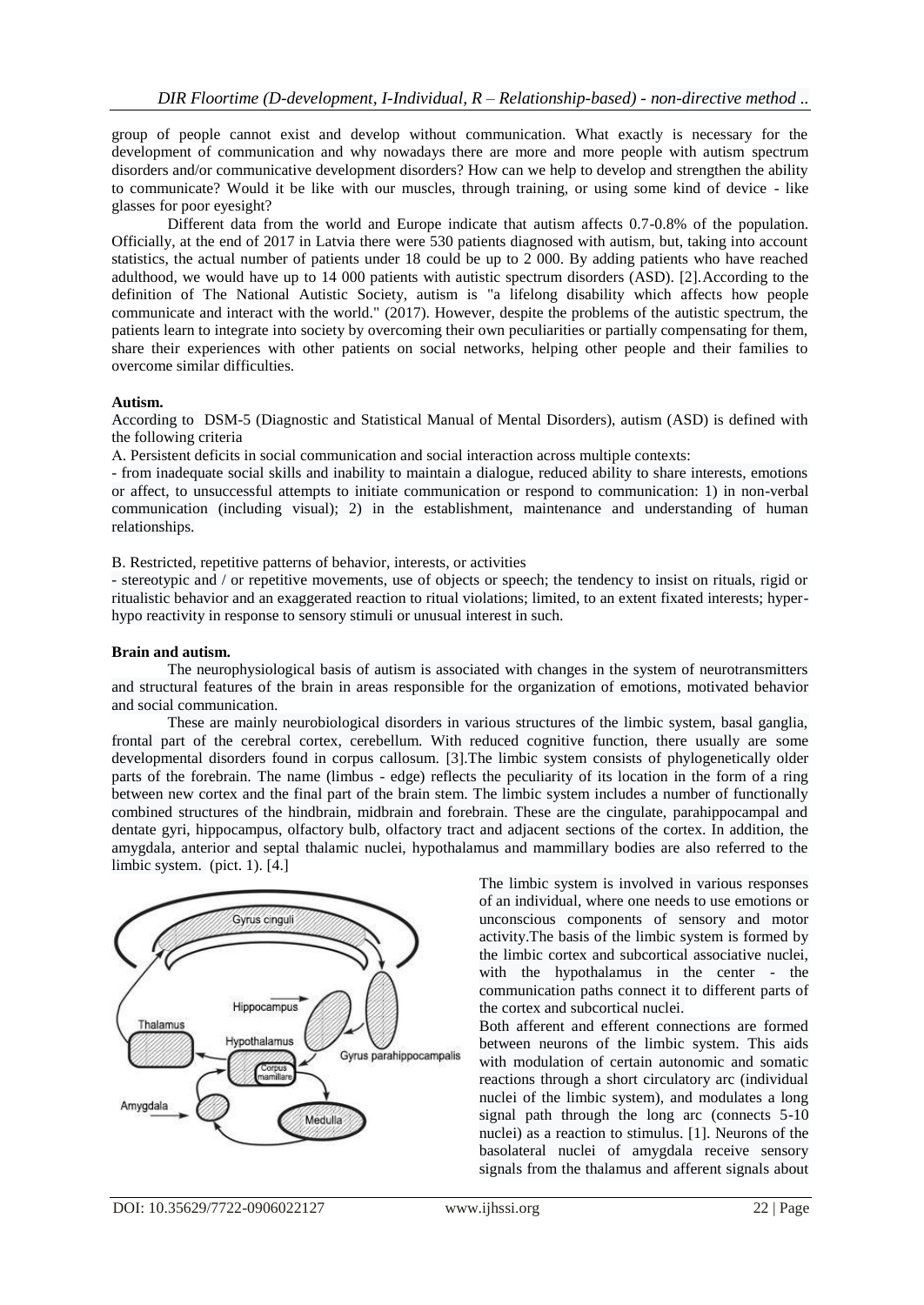the semantic (conscious) content of signals from prefrontal cortex of the frontal lobe, temporal lobe of the brain and the cingulate gyrus.

Therefore, the main functions of the limbic system are as follows [4]:

Emotionally-motivational behavior (with fear, aggression, hunger, thirst), which may be accompanied by emotionally colored motor reactions;

Participation in the organization of complex forms of behavior, such as instincts (food, sexual, defensive);

Participation in the formation of memory and in the dynamics of learning (the development of individual behavioral experiences, conditioned reflexes in the hippocampus - during the learning process, the rhythmic activity of high-amplitude signals is generated, increasing the number of active synapses along both the small and the large neurocirculatory pathways).

In the hippocampus, new synapses are constantly being formed, capable of changing shape, disappearing and appearing again within a few minutes. While developing conditioned reflexes, the hippocampus takes part in orientational reflexes:

Reaction of alertness, attention - which ensures that the individual retains attention to achieve the chosen goal;

Participation in the orientation reflex and regulation of biological rhythms, in particular, changes of sleep and wakefulness phases;

Participation in maintaining homeostasis by vegetative function regulation.

We have to remember that in case of autism, neural connections between various structures of the limbic system, subcortical nuclei and neutral pathways are disrupted, including both anatomical changes (insufficient myelination, immaturity of neurons, damage to synapses) and problems at the level of neurotransmitters. There is currently no precise unambiguous model for the etiology of autism; more and more importance is attached to its underlying genetic characteristics, but research on this topic continues. Keeping in mind the neurophysical basis of this problem, it is clear that the methods of work with regular dynamic sessions conducted with the patient to develop new neuropatterns should come to the forefront. Desired goals include orienteering skills in various situations, regulation of emotions, stimulation of motivation and the ability to communicate successfully. On the contrary, any medications have only very narrow indications - mainly severe functional impairment with a burdened inclusion in the social environment (severely impaired behavior, aggression, significantly impaired concentration, which greatly limits the quality of life of patients and caregivers).

When we speak about communication, there is a four-way model developed by German psychologist Friedemann Schulz von Thun (*Friedemann Schulz von Thun*). According to his description, there are four levels of communication - content (what you want to say for sure, or facts, information bits); the level of interpersonal relations (what the initiator of communication thinks about his communication partner, how much he appreciates his responses); level of expectations (what is expected from the partner as a result of communication); level of expression (feelings and motivation of the initiator of communication). Therefore, it is important to make sure that the child not only knows the information and facts he speaks about, but also that he or she wants to get in touch, shows initiative, gets interested in others and gets some feedback from the partner, has motivation and expects a response from the communication partner, as well as recognises the fact that the thoughts of this partner may not coincide with his or her own thoughts ("theory of the mind") - all of those are necessary points for successful communication. Fortunately, most neurotypical children master this process instinctively, unconsciously.

Children with ASD have sensory problems, which impairs both the ability to perceive information and the ability of intuitive interpersonal understanding; they are characterized by a reduced interest in people around them and a lack of understanding of what can be expected from those around them (DSM-5). As a result, both the level of expectation and the level of expression are disturbed. It also contributes to the fact that over time, having no resources for the development of any of the levels of communication, the general ability to communicate lags more and more behind the age norm. Therefore, a child who initially has some contact with the environment, gradually becomes more and more immersed in his own inner world and less accessible to communication. By increasing his interest in people, encouraging initiative and helping to predict the consequences of involving other persons, we could significantly accelerate the growth of communication skills. Of course, this would be possible only within individual limitations, which are largely determined by the individual sensory characteristics of patients with ASD.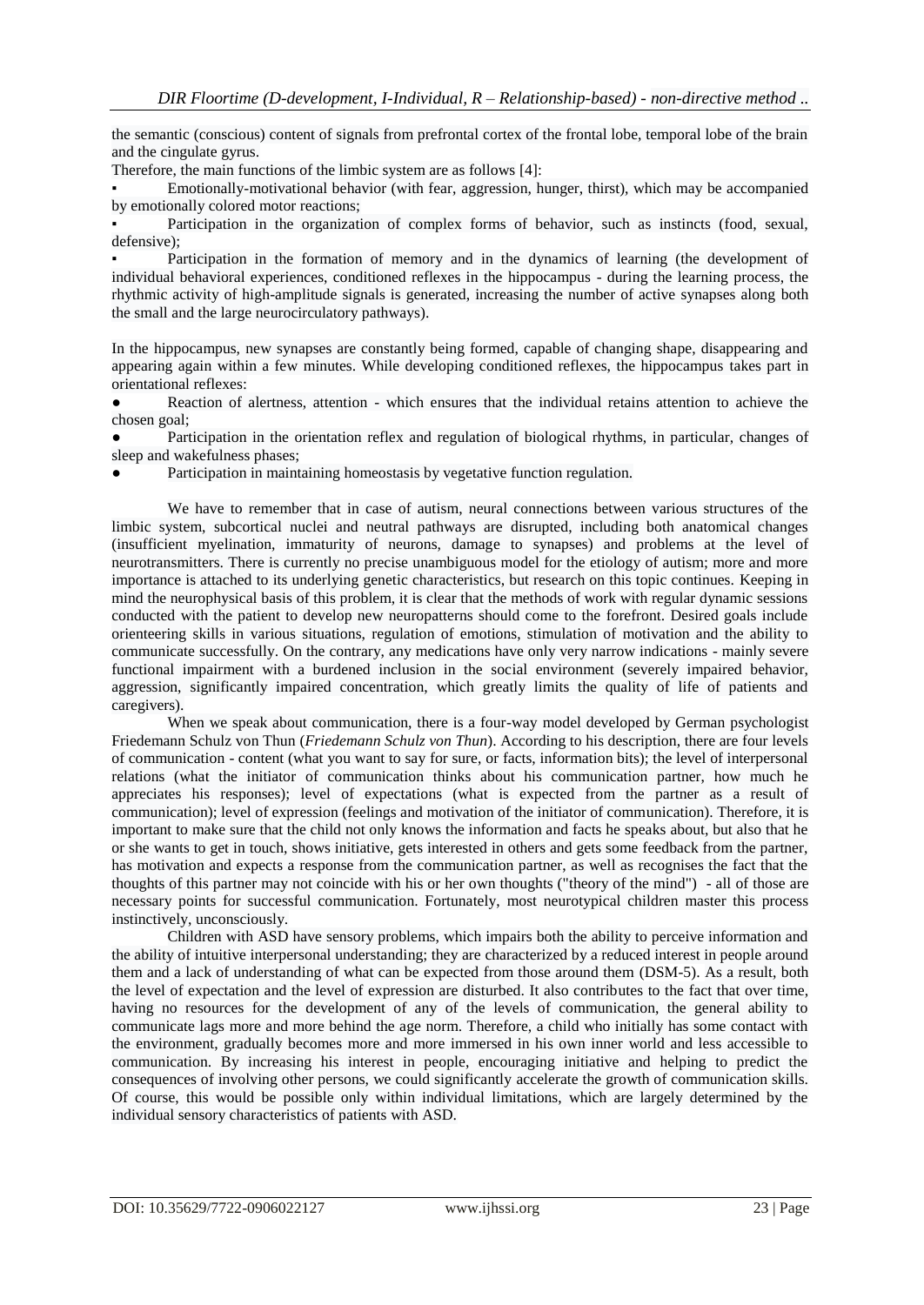## **About DIR®Floortime**



Thinking of the need to work simultaneously in all of the above areas, Dr. S. Greenspan and his colleague Dr. S. Wider created DIR® Floortime, a method for working with patients with communicative disorders, which is based on observations and studies and has a wide evidence base. Dr. Greenspan, a children's psychiatrist, studied the development of feelings and thinking in infants, children, and adolescents. He made a great contribution to the methods of diagnosis and intervention. He developed a tool of investigation of socio-emotional development, which was included in the Bayley test and is widely used to diagnose early signs of disturbances in the child development. More than 40 years ago, Dr. Greenspan realized that in order to improve communication, cooperation and learning ability, it is necessary to perceive the child at the level where he is - both mentally and physically - at the particular moment. That is, he recognized the need to "meet" a child at his level. The method provides

that the specialist is at the child's level and is fully involved in communication (hence the name FLOORTIME literally "time on the floor" - that is, the level of the child).

DIR® is a therapeutic approach based on the diagnosis of the levels of functional emotional development of the child (D - Developmental), taking into account the individual characteristics of the child and the social environment in which he develops (I - Individual differences), based on the relationship between the child and his/her significant people, parents or caregivers (R - Relationship-based).The goal of the DIR® concept is to create an assistance program that takes into account all of the above.

The Floortime® methodology is one of the components of a comprehensive development program based on the DIR® concept[9.]The purpose of this methodology is the formation of emotionally significant interaction (in play, life, learning) that promotes development, the establishment of warm and close relationships with adults and peers, the ability to communicate meaningfully using emotional gestures and words, and to achieve high levels of abstract thinking and empathy (ICDL Site). This method is available to professionals working with children, and also for parents. Its innovation lies in the fact that, having taught parents the strategies and techniques of Floortime®, we can create an environment in which the child's communicative and social development will be formed, maintained and expanded not only in the conditions of the treatment room, but in the amount necessary for real everyday life. In modern conditions, when we are forced to live in social isolation, the ability to educate and support parents through various online platforms allows us to continue to work with the child without limitations.

The DIR concept identifies 6 main stages of development. They are called Functional Emotional Development Levels (FEDL). The mastering of these levels is important for successful interaction and communication. Unfortunately, children in the autistic spectrum have difficulties with their passage through these levels. The goal of DIR® Floortime is to help the child overcome difficulties by returning him on the path of healthy development. Studies confirm: the use of the method improves the teacher's ability to understand the needs of the child, recognizing elements of verbal and non-verbal communication. The caregiver's ability to respond to the child's desire for communication also improves the quality of care and emotional well-being of both the child and parents. The child's ability to generate ideas and solve problems, build socially significant relationships and communicate both verbally and non-verbally increases. As a result, the overall level of functioning improves. Unlike other methods used in patients with ASD, DIR® Floortime is not focused on specific tasks, but works with the child holistically, allowing to create a development vector for the child and the ability to observe, think and, in future, to learn from the environment, as his "neurotypical" peers do.

Sessions can be organized by a specialist or a trained parent, the main goal is to take into account the individual sensory characteristics of both the child and the parent. It is recommended that previously trained parents work with the child at home and maintain parallel regular consultations with a specialist - in person or online - it will help parents to notice their progress along the FEDL boxes, as well as adapt to the changing needs of the child. The method can be used both for working with children with developmental disabilities, as well as for promoting a successful emotional and intellectual development of a neurotypical child.

# **II. METHODOLOGY**

The work with a child is organized in three stages. The first stage is meant to obtain an anamnesis and evaluate the individual profile of the child and caregiver. The tables FEDL 1D and FEDL 2i are used for these purposes. Table 1D displays the level of development of the child (as well as the level of the guardian, if the table is written for both) at each stage of the playing activity. Table 2i displays the individual characteristics of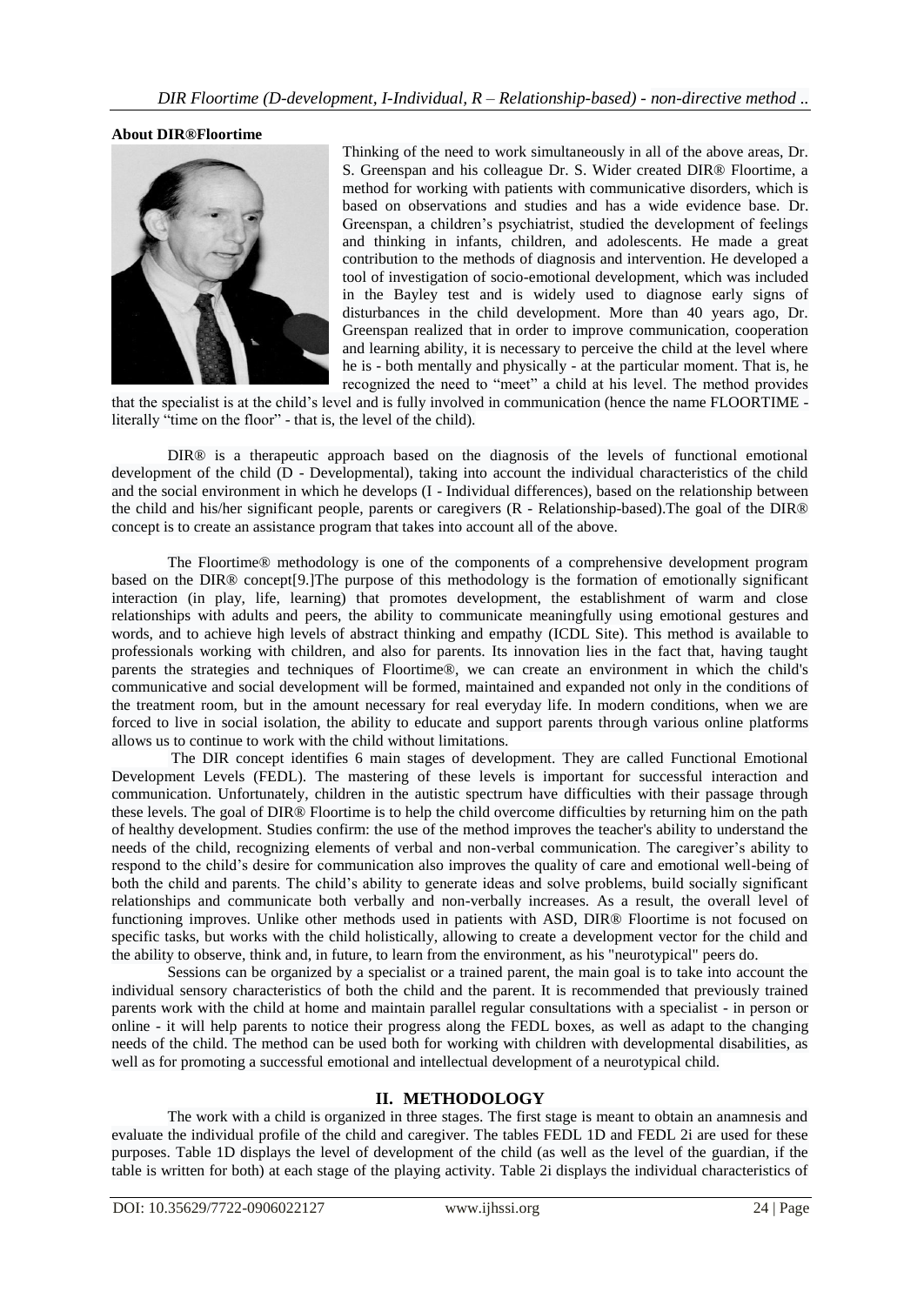the sensory pathway, describing the characteristics of the reactivity of the nervous system through individual sensory channels: auditory, visual, vestibular, proprioceptive, gustatory, olfactory; ability to plan movements; reaction to sounds, gestures and verbal communication; the ability to use sounds, gestures and verbal communication to communicate; the level of development of the ability to process visual spatial information; praxis - level of development of executive function. Parents of the child discuss the possibilities of using their own strengths and strengths of the child to develop communication. Keeping in mind the features of the development of the child, it is important to understand what limits him in everyday life and what is difficult for the parents to cope with. Parents are offered options on how to provide their child with emotional support when impaired development of sensory channels create obstacles in everyday life and cause unwanted behavior and discomfort. Often these recommendations allow parents to better understand the individual needs of the child and at the same time to build communication more successfully.

If the child's parents have videos with material that displays regular playtime of the child at home, only 1-2 sessions are necessary for this stage. If it's impossible and they can not make a video at home, then a larger number of face-to-face sessions will be required both with the child and together with the caregiver - for better evaluation of the interaction between the child and the caregiver when the child is already used to the session routine and the the room itself.

Then there is the second stage of work - or play, to be precise- with the child. Playtime sessions are best held twice a week for 30-45 minutes. The therapist establishes the basis for interaction with the child, monitors his initiative and provides sensory support. The sessions can be held in the therapist's office or, for kids with more developed verbal skills and supportive parents, on an online platform. The type of play is modified every time to match the current development state of the child. The therapist tries to support the child in moments of sensory overload, and show a full range of emotions, helping the child recognize all participants' emotions during the game; trains self-regulation mechanisms, adjusts to dramatic games using the developed techniques for supporting the child, and helps to continue the game as long as possible. The purpose of a session is to achieve playing activity, which develops age-appropriate self-regulation and the manifestation of initiatives of the child, to develop the ability of social problem solving within a game, create a long communication cycle, generate and develop emotion-related ideas. The duration of this stage depends on the child's current level at the beginning of the program, as well as on the parents' ability to provide classes at home, to captivate children's attention for an episode of play for 20-30 minutes every day.

Third stage. If the family possesses resources for 20-30 minute sessions of playing with the child every day, then gradually the parents themselves are also being included in the sessions together with the therapist, and, when a good understanding of the situation is reached, the parents are given the task of working at home with the child by themselves. For at least one playtime session a week, it is advisable for the caregiver to record a video of the child playing and mail it to the therapist. Full-time sessions-supervisions with a therapist - with or without the child - are necessary at least once every 4 to 8 weeks, so that it is possible to assess the condition of the child's current level of communication, address the possible problems and provide recommendations for future organization of the playing activities.

Considering the current necessity of social isolation, an option with parental coaching online is also available, when parents first send a video with a routine example of the child's spontaneous playing activity and, with the help of a specialist, examine the child's and their own individual perceptual characteristics; the next step is a game with the child with online supervision of a specialist with the possibility to provide support directly during the game, and the third stage is direct coaching for parents with discussions of fresh videos every 2-3 weeks .

When the child's first 3 levels of play activity are well developed, sessions can be organized in small groups of 2 to 3 children, and adults play the role of a buffer and help everyone feel comfortable during the session.

If the work proceeds with a child who is verbal and who is not interested in manipulative games with toys, in the classroom you can use board games or any other creative activities, following the choice and interests of the child. It is most important to focus on the individual interests of the child, take into account his sensory characteristics and work on development of the emotional spectrum.

Sometimes a question arises of how to combine this method with other, more traditional ones - after all, a child who is used to structured activities will need some time to develop the ability to independently choose an activity and act spontaneously. On the other hand, when this happens, parents often notice that it becomes more difficult to motivate the child to the previous, structured work. This is usually a relatively short stage, and if sufficient amount of time at home is allocated to free play, subsequently the child gains the ability to recognize the unique characteristics of various activities. It happens naturally. Suppose the child had weak self-regulation and short cycles of spontaneous communication, and during sessions something starts to change. The patient reaches the emotional level of an 18-24-month-old child, and in this case it is important to remember and consider that at this age it is impossible to expect the child to be able to participate in motionless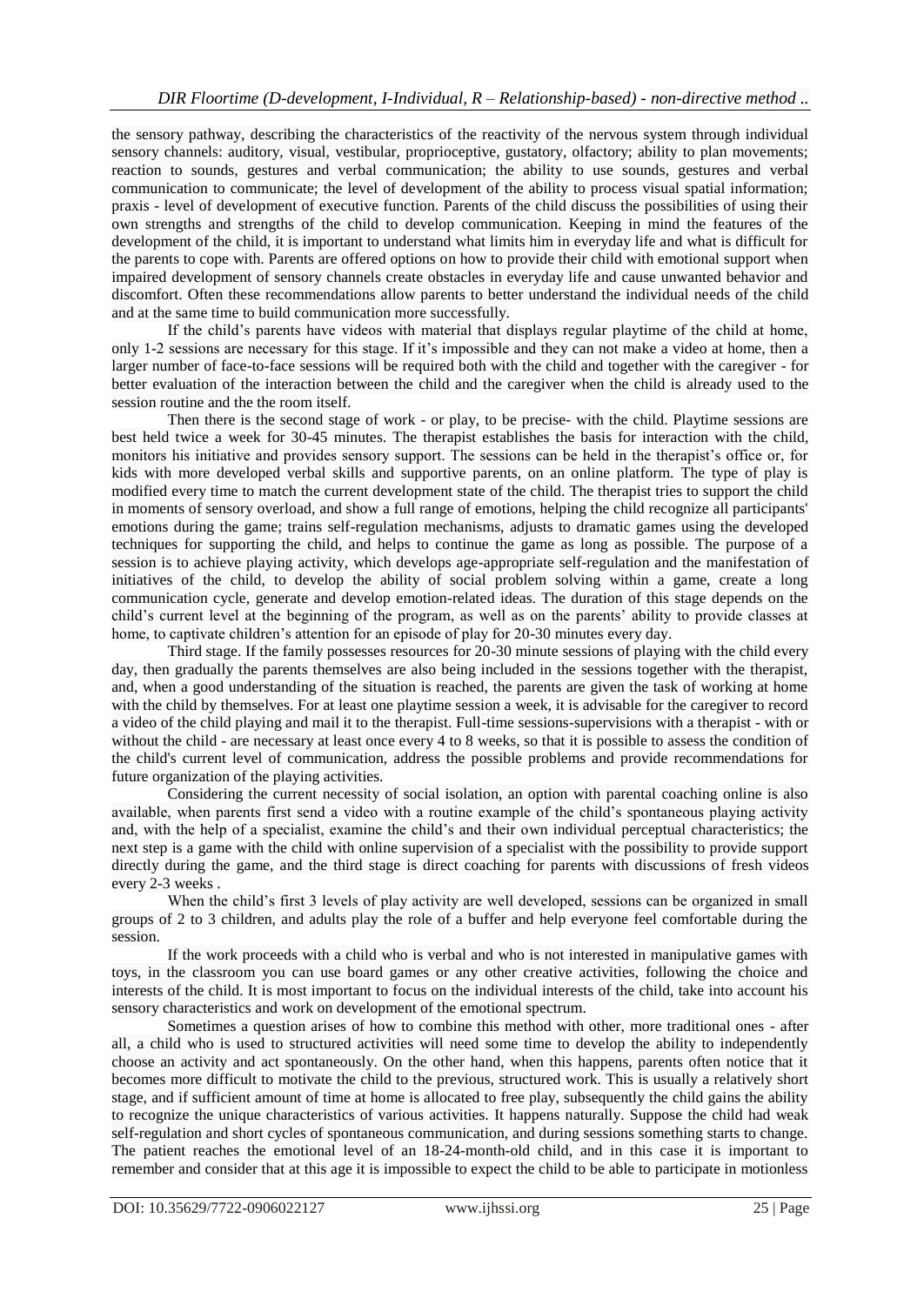academic studies, which would be designed for his biological age - he devotes every moment to research and discovery of the surrounding world. However, continuing to provide the child with the opportunity to develop these emotional skills, gradually he will again be able to be a good participant in traditional activities, but with a different understanding of what is happening and a different level of involvement. It is important to remember that Floortime DIR does not work on the development of a specific skill, but it is created as a method that changes the emotional world of a child, opening a window for the child and giving him an opportunity to develop naturally at his own speed.

### **Some evidence on the effectiveness of DIR Floortime**

On ICDL.com there is a lot of information on studies showing significant improvement in the condition of children with autism spectrum disorders after applying the DIR Floortime method (Solomon, et al., 2014; Casenheiser, Shanker, & Steiben, 2011; Lal and Chhabria, 2013; Pajareya and Kopmaneejumruslers, 2011). These studies also demonstrate the positive effects of parent / guardian involvement in regular work with the child (Casenheiser et al., 2011; Solomon, et al., 2014), as well as acquiring better understanding of the child's specific abilities, ability to follow rules, expanding mutual communication, increasing understanding of the causes and consequences, improving emotional thinking (Lal and Chhabria, 2013).

Solomon et al. (2007) also created a DIR-based program for working with teens with autism in 17 US states. The results showed a significant improvement of functional and emotional development levels in children. 100% of parents reported their satisfaction with the program.

The cost of using DIR Floortime for weekly sessions has been described by Casenhiser et al. (2012) and approximated at around \$5,000 per child per year, which is significantly cheaper than any other program used in the United States to work with children with ASD (Flanders et al., 2005; Motiwala et al., 2006). There are also reports of clinical cases that demonstrate individual effect of DIR Floortime during successive years of work with children with ASD. (Dionne and Martini (2011), Wieder and Greenspan (1997, 2005)). Good longterm results have been described on the development of children's abilities, improved family relationships and emotional stability. Recent publications on the PubMed database also show positive results of the method, as well as a positive correlation between the results of the child and the participation of parents in daily use of the method at home.

(6, 7, 8).

### **Clinical experiences.**

Currently, in Liepaja (Latvia), Dr. Julia Cirule-Galuza has been working with 7 children with various types of communication disorders for about 3 months (2 children with ASD, 1 child with polymicrogyria, 1 child with Cri-du-chat syndrome, 1 child with trisomy 21, 2 children with Dandy-Walker syndrome, 1 child with impaired behavior and speech, the age of children from 13 months to 9 years) as part of the ICDL DIR Floortime 201 course.Given the short duration of applying this method and its implementation as part of the educational process, this cannot be considered a full course of therapy. Of the 8 children, two participated irregularly (1 due to maternal health problems and 1 due to teething and temperature reactions, which made it difficult to plan class time), the rest attended sessions once a week for 30-40 minutes. Parents of all children in the final conversation noted an improvement in children's communication skills and better contact with the child in everyday life compared to the period before the start of sessions. The children were happy to see the specialist, and communication during the sessions improved markedly with each of the children. The only "side effect" that the parents of two children noticed - before the start of sessions children were indifferent to the toy shelves in a store, but now they point to the toys and demonstrate a desire to play. Considering that the completion of sessions coincided with Christmas time, this made it easier for parents to choose gifts for their children. Parents also noted that children began to spend more time with toys at home, playing actively, both independently and together with parents, brothers and sisters.

In turn, Galina Istkovich - a specialist with international experience, has been practicing the method in New York for ten years. She has worked with dozens of children and their parents, and various individual dynamics were obtained: from improved communication at home and school to global improvement and even the disappearance of symptoms that made participation in everyday life impossible. By supporting and recognizing the individual characteristics of the child, the specialist and parents could create the most optimal cycle of emotionally significant interaction, which promotes interest in the surrounding world and creates a strong motivation for participating in mutual communication.

### **III. CONCLUSION**

We hope that DIR Floortime, as a thoroughly developed, evidence-based and widely used method in more than 60 countries of the world, will become available for use in Latvia and other places where it is a new tool, and will serve the purpose of better communication, emotional balance and well-being of children with